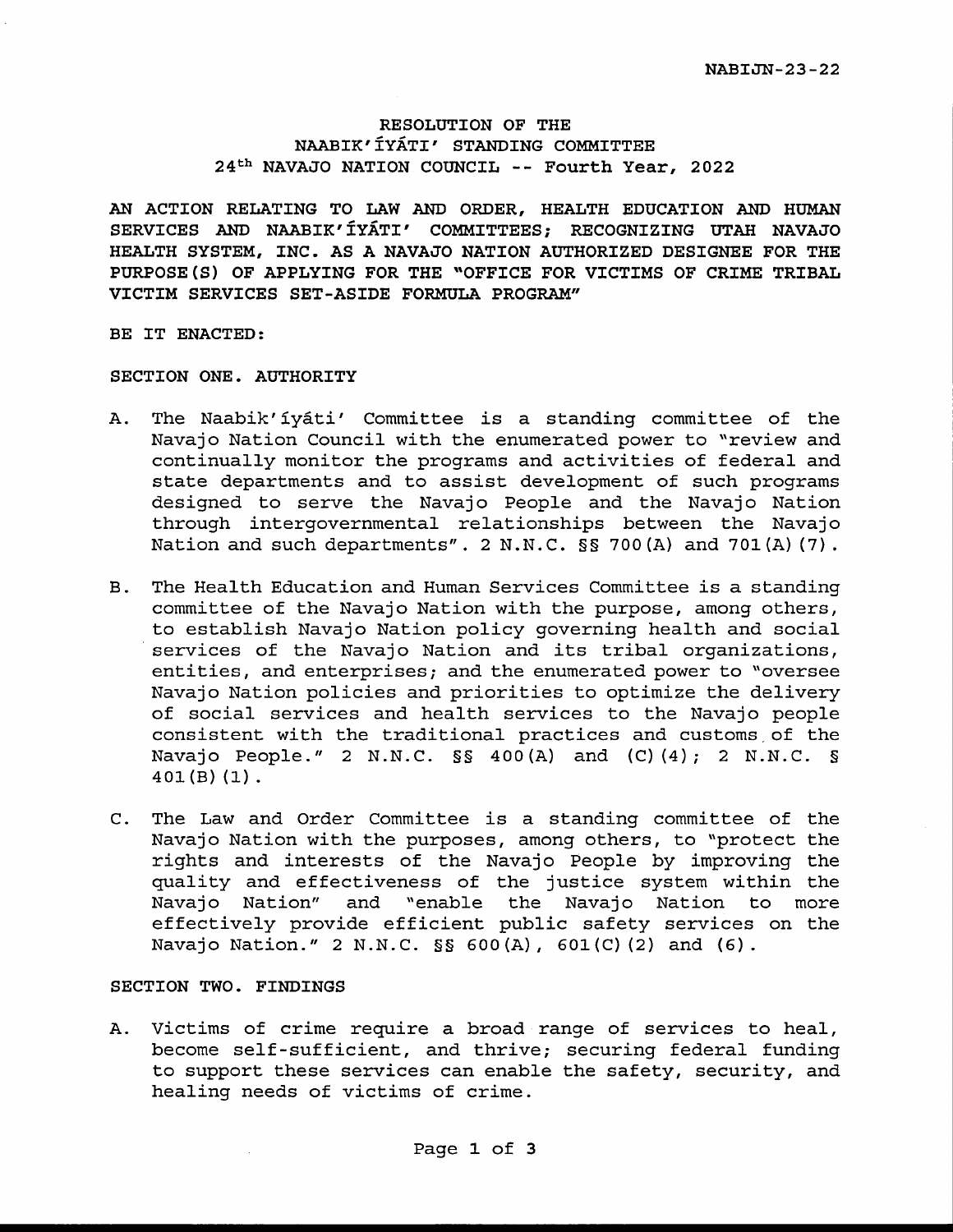- B. Grant funds to enhance services for victims of crime in tribal communities are offered by the Office for Victims of Crime (OVC) through its Tribal Victim Services Set-Aside Formula Program (TVSSA), summary attached as **Exhibit A.**
- C. TVSSA funding can be used for community needs assessment, strategic planning, victim service program development,<br>implementation and expansion, community outreach and and expansion, community outreach and education, and other activities to address the needs of victims of crime in tribal communities.
- D. There is need throughout the Navajo Nation to expand crime victim services, including, but not limited to, the following:
	- 1. Provide victim advocates who can attend court proceedings with a victim or on their behalf. Advocates will inform clients about the court process, act as a form of support, process the outcome of the hearing afterward and develop a safety plan;
	- 2. Develop a 24/7 Crisis Response team consisting of trained Crisis Responders, whether employees or volunteers, who respond on-scene to provide immediate crisis intervention;
	- 3. Expand case management as victim advocates provide basic case management services in a holistic, person-centric approach;
	- 4. The need to enhance crisis counseling and provide crisis<br>counselors to help victims process their recent to help victims process their victimization event (s) and help direct the client to an ongoing, longer-term counselor;
	- 5. The need to develop a Child Advocacy Center (s) which embrace a child-focused multidisciplinary approach to investigation, prosecution, and treatment of child sexual abuse cases, advocacy, transportation for victims,<br>hospital accompaniment, support groups, children's hospital accompaniment, support groups, children's programs and community outreach and education; and
	- 6. The need to collect and analyze crime data to develop datadriven victim services.
- E. The Utah Navajo Health System, Inc. (UNHS) operates and provides victim services in southeastern Utah and is authorized to contract with Victim Witness Services Coconino County to provide victim services in Arizona and with Sexual Assault Services of Northwest New Mexico to provide victim services in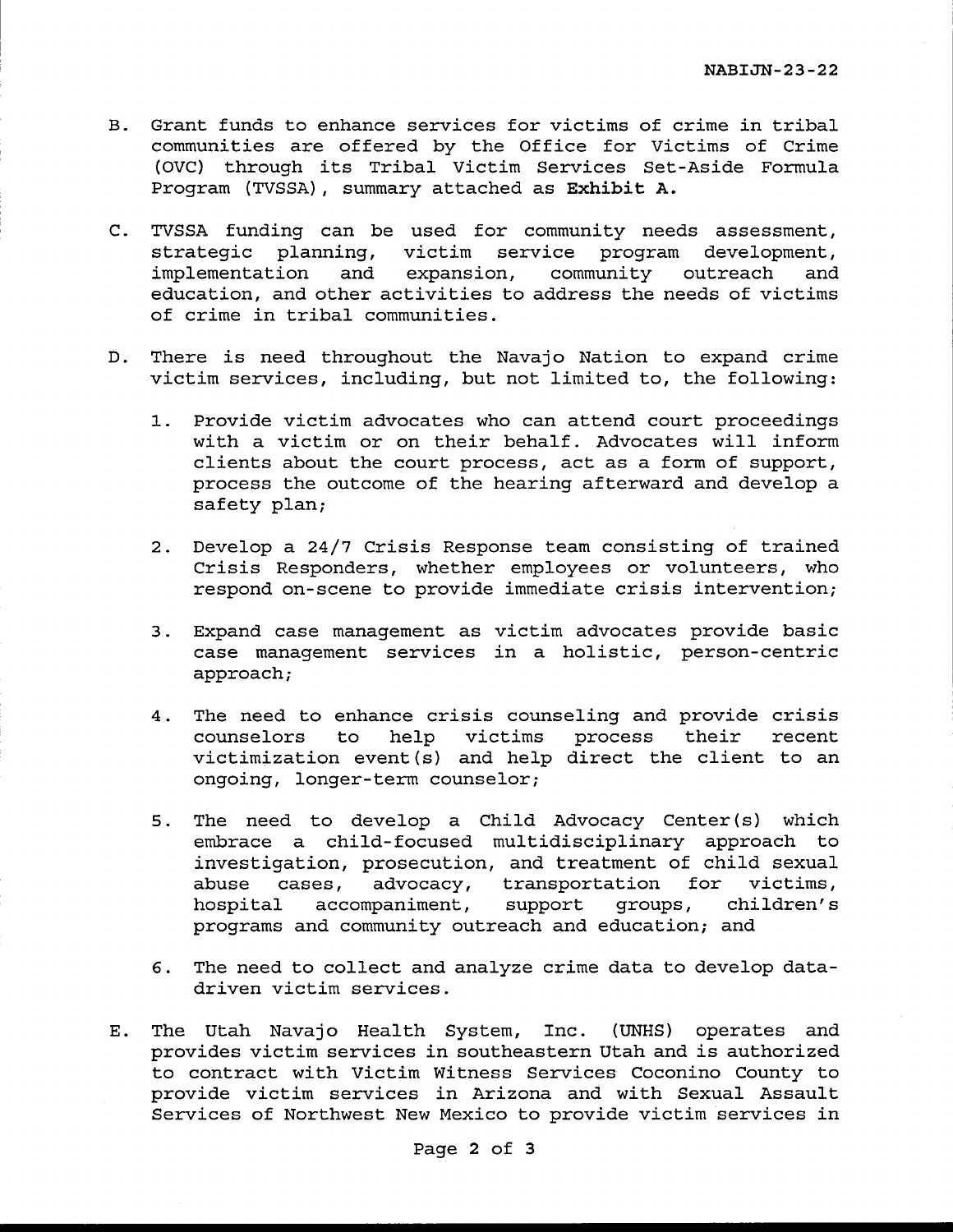New Mexico. UNHS is also authorized to contract with Dine College-Public Health and Northern Arizona University-Department of Health Sciences/ Department of Criminology & Criminal Justice to develop a community assessment and data institute and with statewide tribal domestic violence and sexual assault coalitions serving Tribal communities, e.g., Coalition to Stop Violence Against Native Women, Southwest Indigenous Women's Coalition, and Restoring Ancestral Winds for technical assistance and strategic planning.

F. The Navajo Nation finds that it is in the best interest of providing services to victims of crime on the Navajo Nation to recognize Utah Navajo Health System, Inc. as a Navajo Nation authorized designee for the purpose of applying for the Office of Victims of Crime Tribal Victim Services Set-Aside Formula Program grant funding.

**SECTION THREE. RECOGNIZING UTAH NAVAJO HEALTH SYSTEM, INC AS A NAVAJO NATION AUTHORIZED DESIGNEE** 

- A. The Navajo Nation hereby approves, authorizes and recognizes Utah Navajo Health System, Inc. as a Navajo Nation authorized designee for the purpose of applying for the Office of Victims of Crime Tribal Victim Services Set-Aside Formula Program grant funding.
- B. The authorization to Utah Navajo Health System, Inc. shall remain in effect until rescinded through Naabik'iyáti' Committee.

#### **CERTIFICATION**

I, hereby certify that the foregoing resolution was duly considered by the Naabik'iyáti' Committee of the 24<sup>th</sup> Navajo Nation Council at a duly called meeting in Window Rock, Navajo Nation (Arizona), at which a quorum was present and that the same was passed by a vote of 17 in Favor, and 01 Opposed, on this 9<sup>th</sup> day of June 2022.

Honorable Seth Damon, Chairman Naabik'iyati' Committee *b,, /O·Z-2-* Date

Motion: Honorable Vince R. James Second: Honorable Pernell Halona

Chairman Seth Damon not voting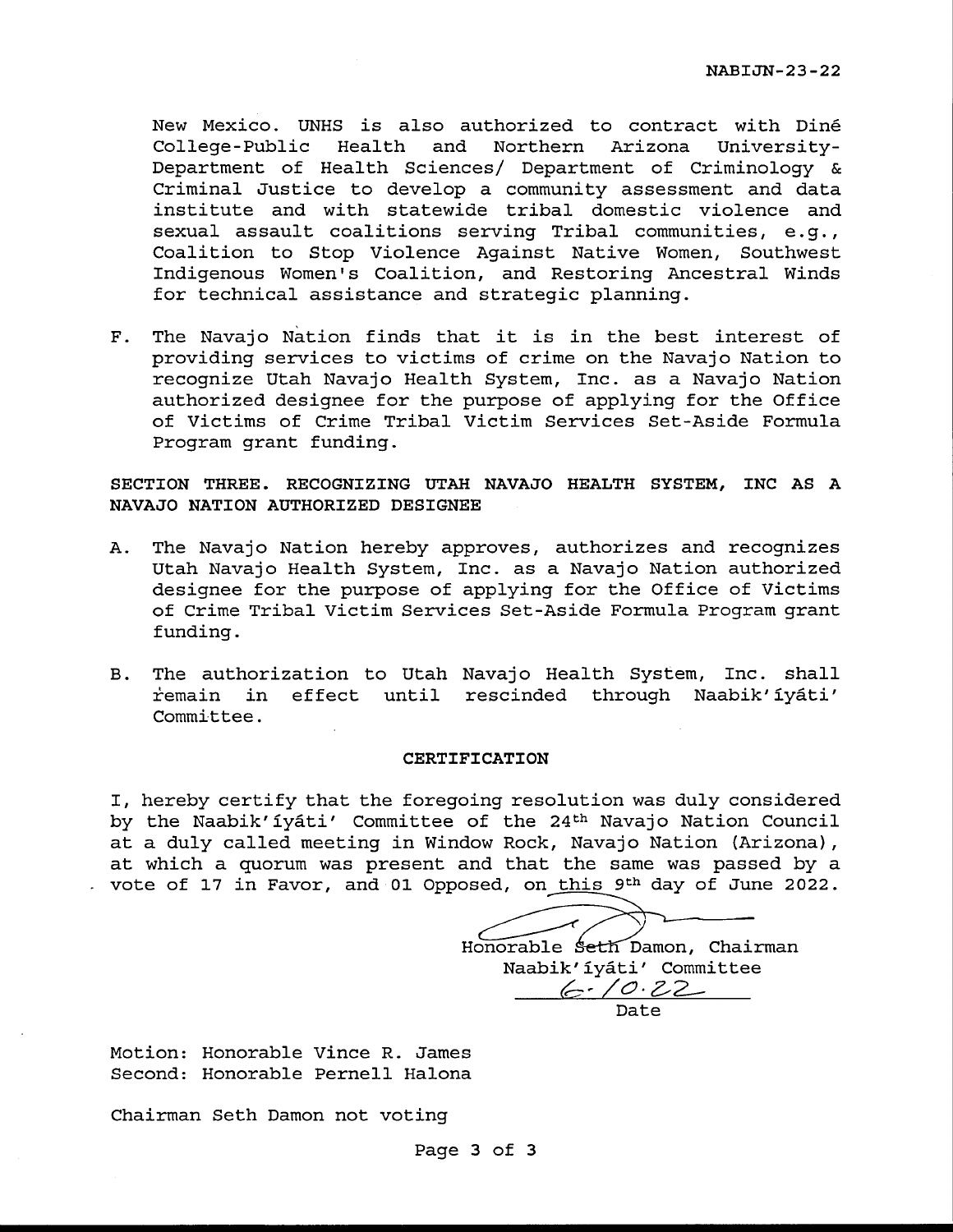**EE** An official website of the United States government, Department of Justice. Here's how you know



**Home/ Funding** & **Awards** 

# **OVC FY 2022 Invited to Apply Tribal Victim Services Set-Aside Formula Grant Program**

**Opportunity** ID: O-OVC-2022-171239 **Solicitation Status:** Open **Fiscal Year:** 2022 **Closing Date:** June 23, 2022 **Posting Date:** April 20, 2022 **Solicitation Type:** Formula

**Grants.gov Deadline:** May 11, 2022, 8:59 pm Eastern **Application JustGrants Deadline:** June 23, 2022, 8:59 pm Eastern

Download

PDF, 854. 97 KB

### **Description**

Tribal applicants whose OVC FY 2022 Tribal Victim Services Set-Aside (TVSSA) Formula Program population certification was accepted have been notified via an email to the applicant primary points of contact and authorized representatives.

Applicants should refer to the OVC FY 2022 TVSSA Formula Program solicitation for instructions on how to submit their application.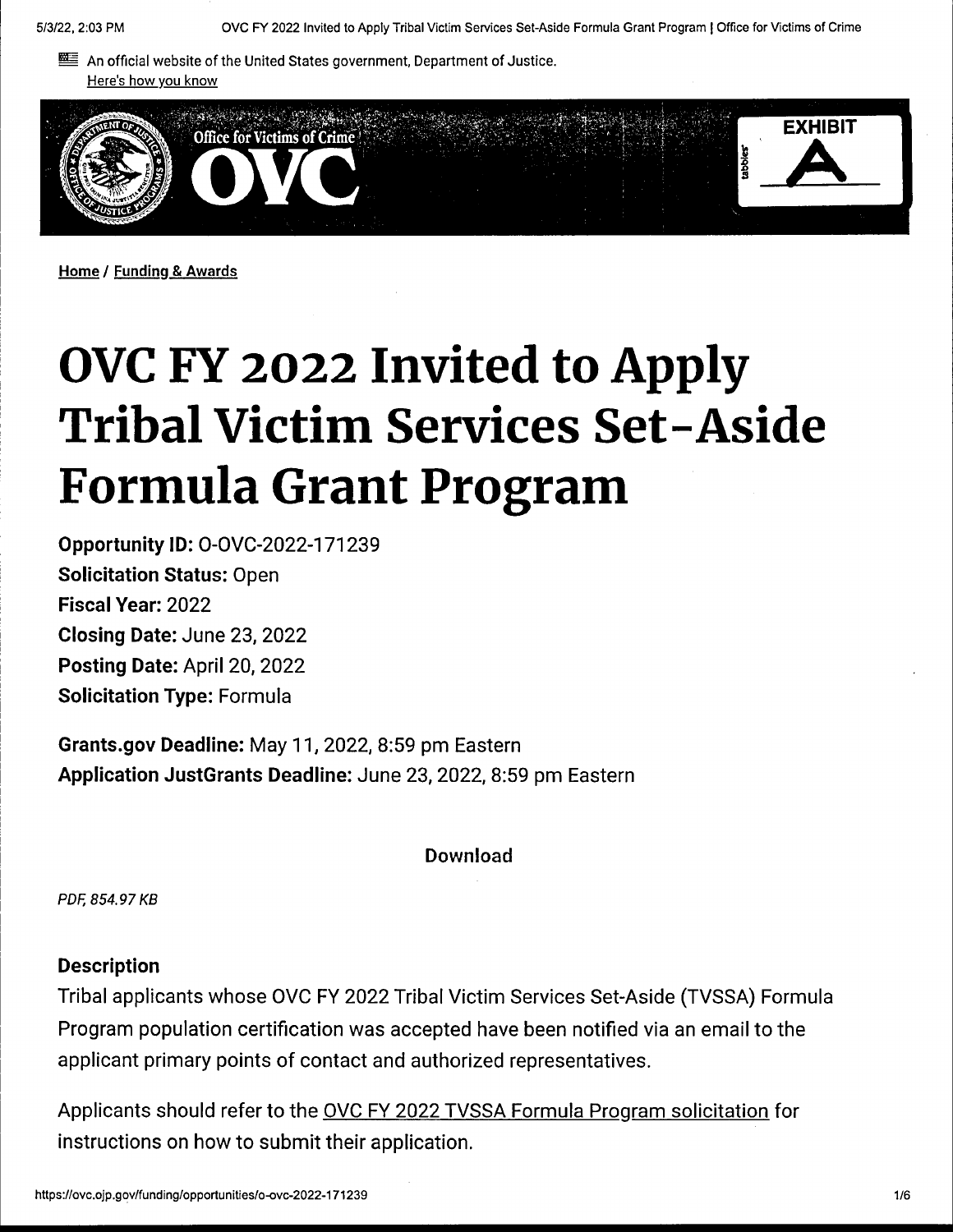## **Formula Allocations** 6'

Information about your formula allocation was emailed to the applicant primary points of contact and authorized representatives. Refer to this information when preparing your application. If you have questions about your allocation, email us at

OVCTribalSetAside@ojp.usdoj.gov.

For more information on the allocation process, see page 5 of the solicitation.

View the FY 2022 allocations and Tribe/tier information for all applicants.

# **Allowable Activities** 6'

Funding under the OVC FY 2022 TVSSA Formula Program can be used to support activities such as:

- a community needs assessment;
- strategic planning;
- victim service program development and implementation;
- victim service program expansion;
- community outreach and education;
- purchasing or procuring tangible items related to victim services; and
- other activities needed to address the needs of a wide variety of crime victims in Tribal communities.

Review the Allowable and Unallowable Costs Chart for more information about allowable and unallowable expenses for TVSSA projects.

# **Deadlines**  $\mathscr{E}$

- **Grants.gov Deadline:** Submit a SF-424 and a SF-LLL by 8:59 p.m. eastern time on Wednesday, May 11, 2022
- **Application JustGrants Deadline:** Submit the full application by 8:59 p.m. eastern time on Thursday, June 23, 2022

# **Special Notice** 6'

Your application should include a description of goals and activities for the project. The Program Description may be submitted in any one of three formats:

1. a traditional project narrative;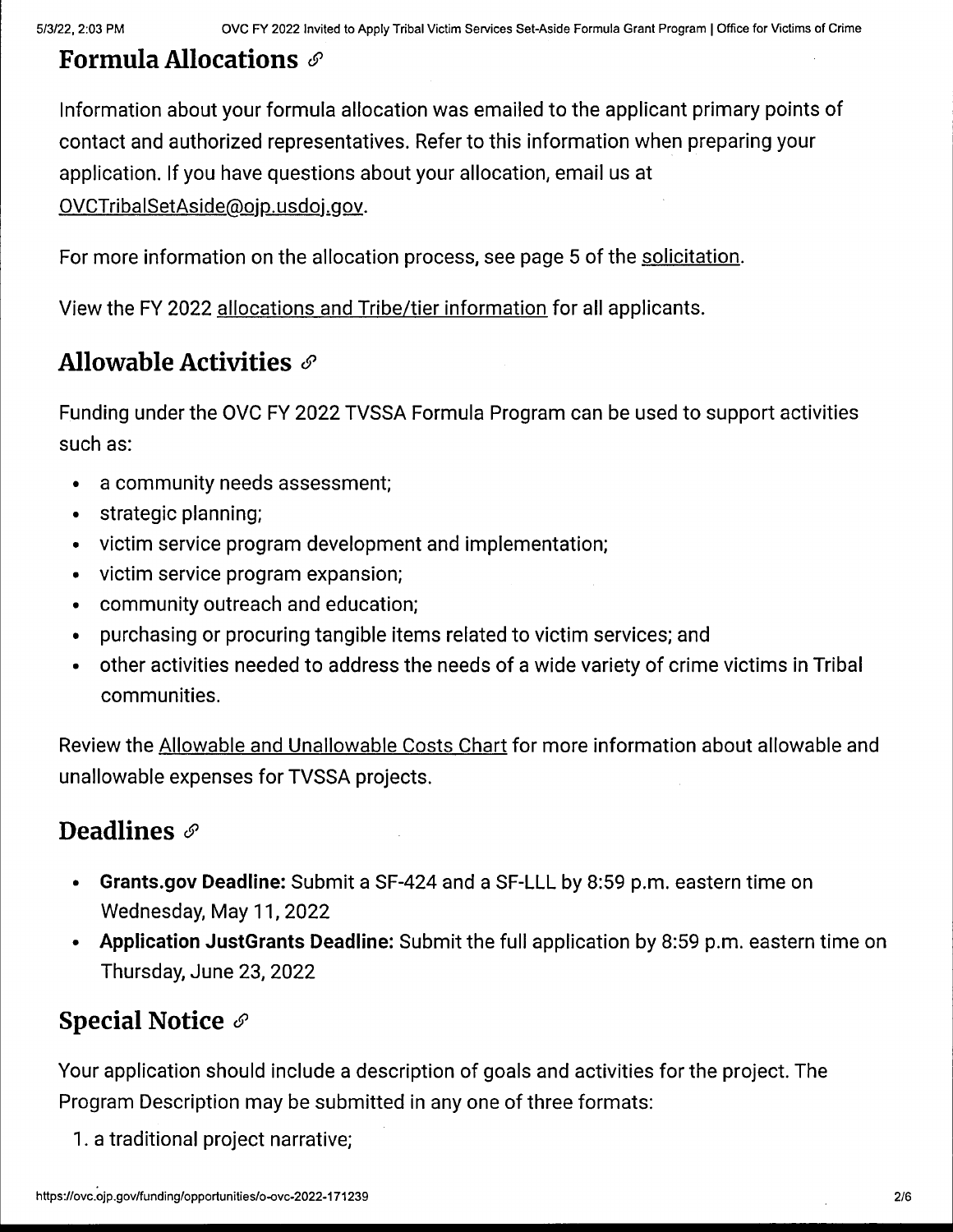- 2. a checklist; or
- 3. created via an interview with OVC staff, who will document the information required about the planned program.

If you choose to complete your Program Description via interview, please contact OVCTribalSetAside@ojp.usdoj.gov by May 19, 2022.

# **Pre-Application Webinars** *&*

OVC will conduct of series of pre-application webinars during which OVC staff will review the solicitation requirements; provide step-by-step expectations on developing the application and considerations for developing the budget; capture guidance on how to apply; and answer questions.

Each webinar will cover a unique topic to help you prepare your TVSSA Application. You may register for one or all three webinars below. Participation in these webinars is optional, but strongly encouraged. A recording of the webinar will be posted online within 10 business days.

## **Webinar 1: Preparing Your TVSSA Application** *&*

This session will provide an overview the TVSSA Solicitation and guidance on how to create a strong proposal.

**Date:** Thursday, May 12, 2022 **Time:** 2:00-4:00 p.m., eastern time

Learn more and register

## **Webinar 2: Completing the Checklist** *6'*

This session will cover how to complete the TVSSA Application Checklist.

**Date:** Tuesday, May 17, 2022 **Time:** 3:00-4:00 p.m., eastern time

Learn more and register

## **Webinar 3: Developing your TVSSA Budget** *&*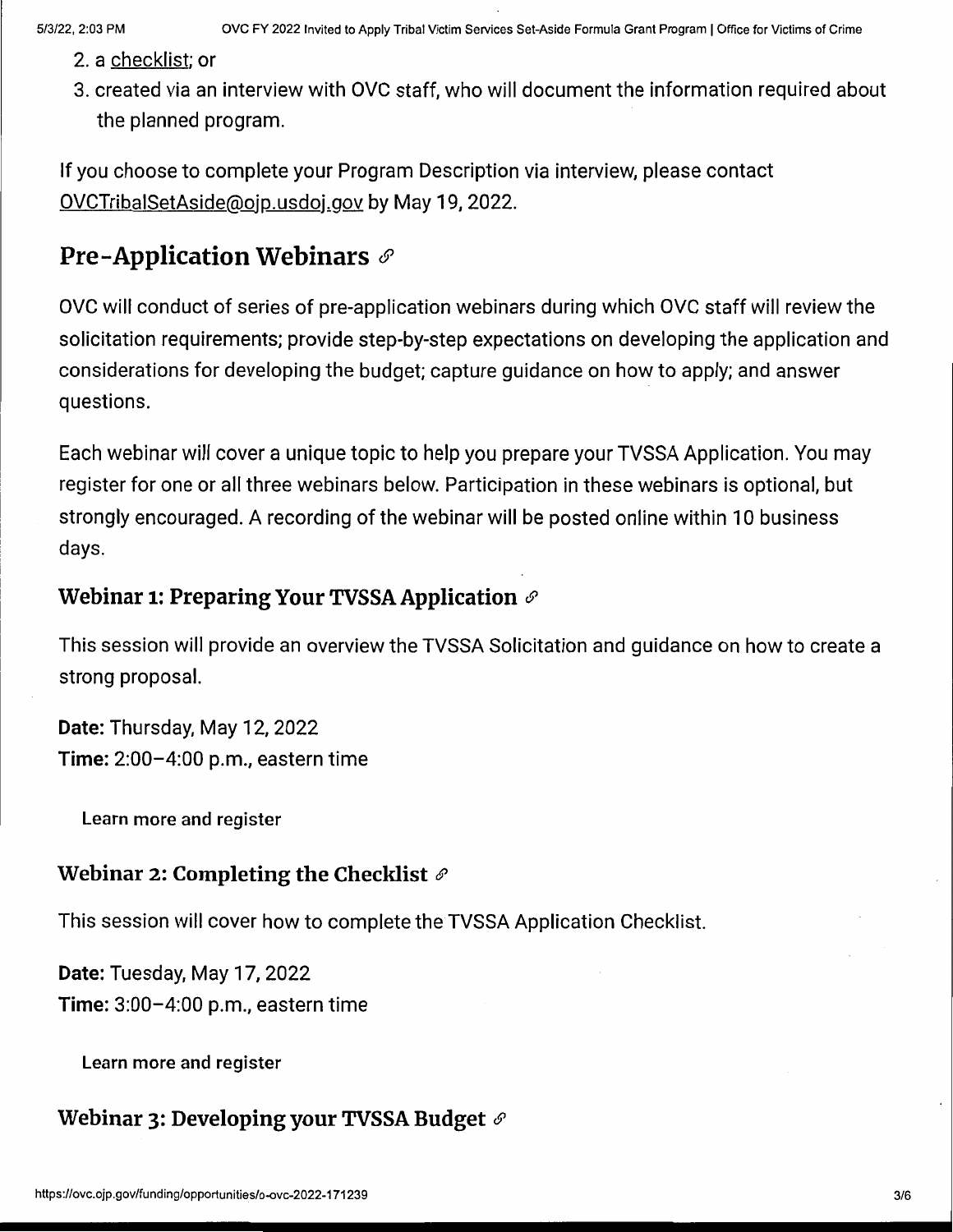5/3/22, 2:03 PM OVC FY 2022 Invited to Apply Tribal Victim Services Set-Aside Formula Grant Program I Office for Victims of Crime

This session will provide an overview of the Excel Budget Detail Worksheet and identify tools and resources to assist applicants with creating a strong budget and budget narrative.

**Date:** Thursday, May 19, 2022, **Time:** 2:00-4:00 p.m., eastern time

Learn more and register

## **Using Your TVSSA Funding to Address Issues Related to MMIP: What You Need to Know Right Now** *6'*

In conjunction with the Pre-Application Webinar Series, OVC will also host a session on how TVSSA funding can be used to support the family members of victims of Missing and Murdered Indigenous People (MMIP) and generate awareness about their cases.

Presenters will describe how TVSSA funds can be used to support multidisciplinary, interjurisdictional collaboration in cases involving MMIP and explain the process for obtaining prior approval from OVC to add MMIP activities to your current TVSSA award.

**Date:** Wednesday, May 4, 2022 **Time:** 2:00-3:00 pm, eastern time

Learn more and register

## **JustGrants Application Mechanics Sessions Each Wednesday** *6'*

The JustGrants team facilitates weekly sessions for users to receive topic-specific training, direct technical assistance, and support on JustGrants system functionality. Register for the Application Mechanics: Submitting an Application Training Webinars, held every Wednesday from 2:30-4:00 p.m. eastern time, if you need help with the application submission process.·

# **Check out the Tribal Financial Management Center** *6'*

The Tribal Financial Management Center (TFMC). provides culturally humble, trauma-informed, victim-centered financial management training and technical assistance to American Indian and Alaska Native grantees as they manage their Tribal Victim Service Set Aside Awards  $(TVSSA)$ . Assistance spans the life cycle of an award - from application preparation to award acceptance, and throughout the financial implementation, management, and reporting about the award outcomes.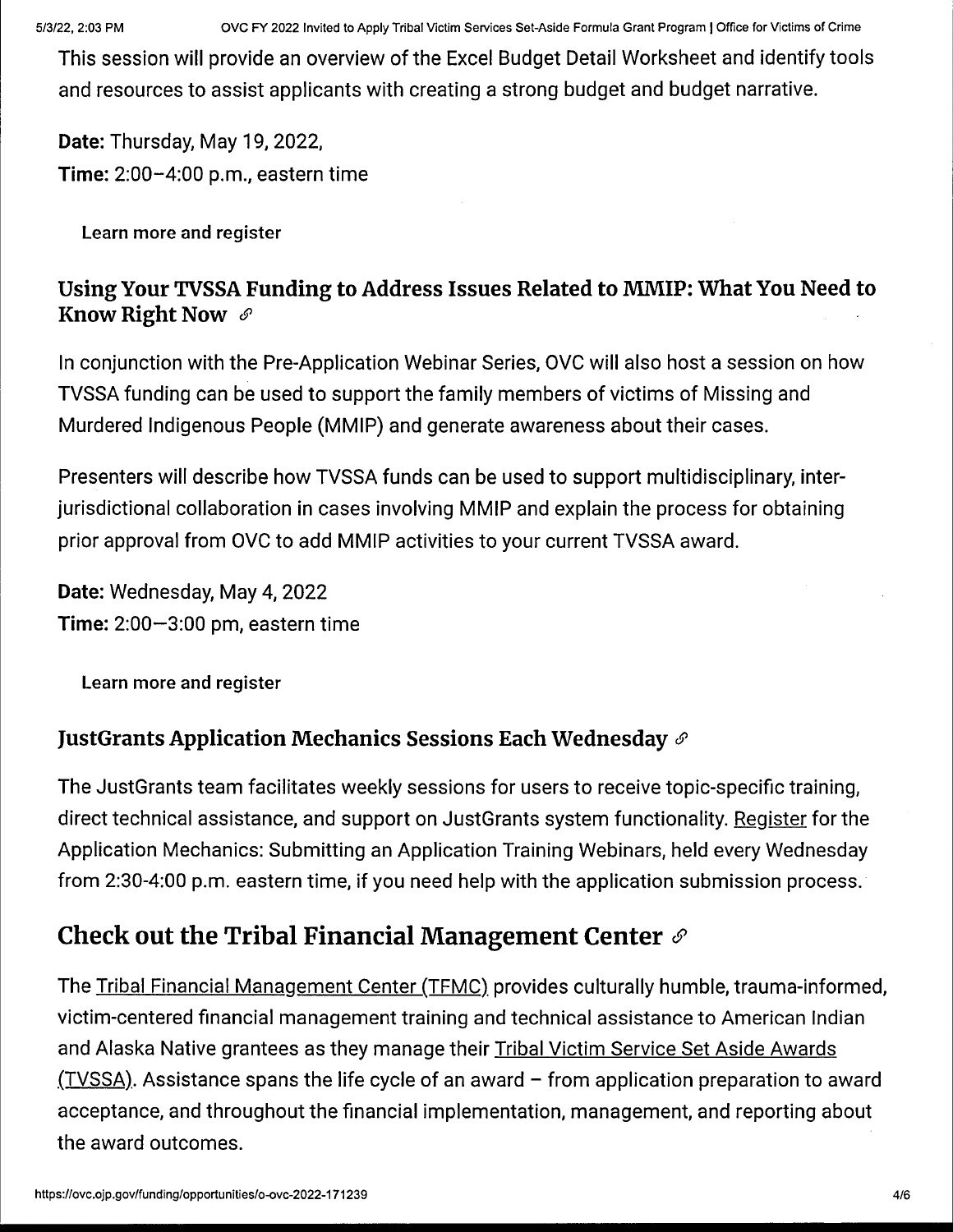TFMC Financial and Technical Assistance (TA) Specialists are available to support budget development and provide TA to FY 2022 TVSSA applicants.

- Submit a request for TA to the TFMC Virtual Support Center (VSC) at tfmc@ovctfmc.org.
- Meet with TFMC in person in Anchorage, AK (June 12-16, 2022). TFMC will be onsite at the National Congress of American Indians Mid-Year Conference to connect with OVC awardees and applicants. Please consult with your OVC grant manager for approval to use grant funds for this upcoming onsite TTA.
- Join one of TFMC's upcoming virtual TA open forums offered May September 2022 to seek individualized and peer support. Details coming soon!

Contact your TFMC Financial Specialist for additional information or to request individualized TA. Visit TFMC at oip gov/tfmc for additional resources to support your application development, including Financial Policies and Procedures Guide Sheets.

### **Date Modified: May 2, 2022**

## **Content of Unallowable MMIP Costs Section Update**

View changes regarding the content of the Unallowable MMIP Costs section that OVC made after the initial release of the solicitation.

**Date Created: April 19, 2022** 

## **Similar Opportunities** *&*

OVC FY 2022 Alaska Native Crime Victims Center of Excellence Pilot Program

OVC FY 2022 Project Beacon: Increasing Access to Services for Urban American Indian and Alaska Native Victims of Human Trafficking Program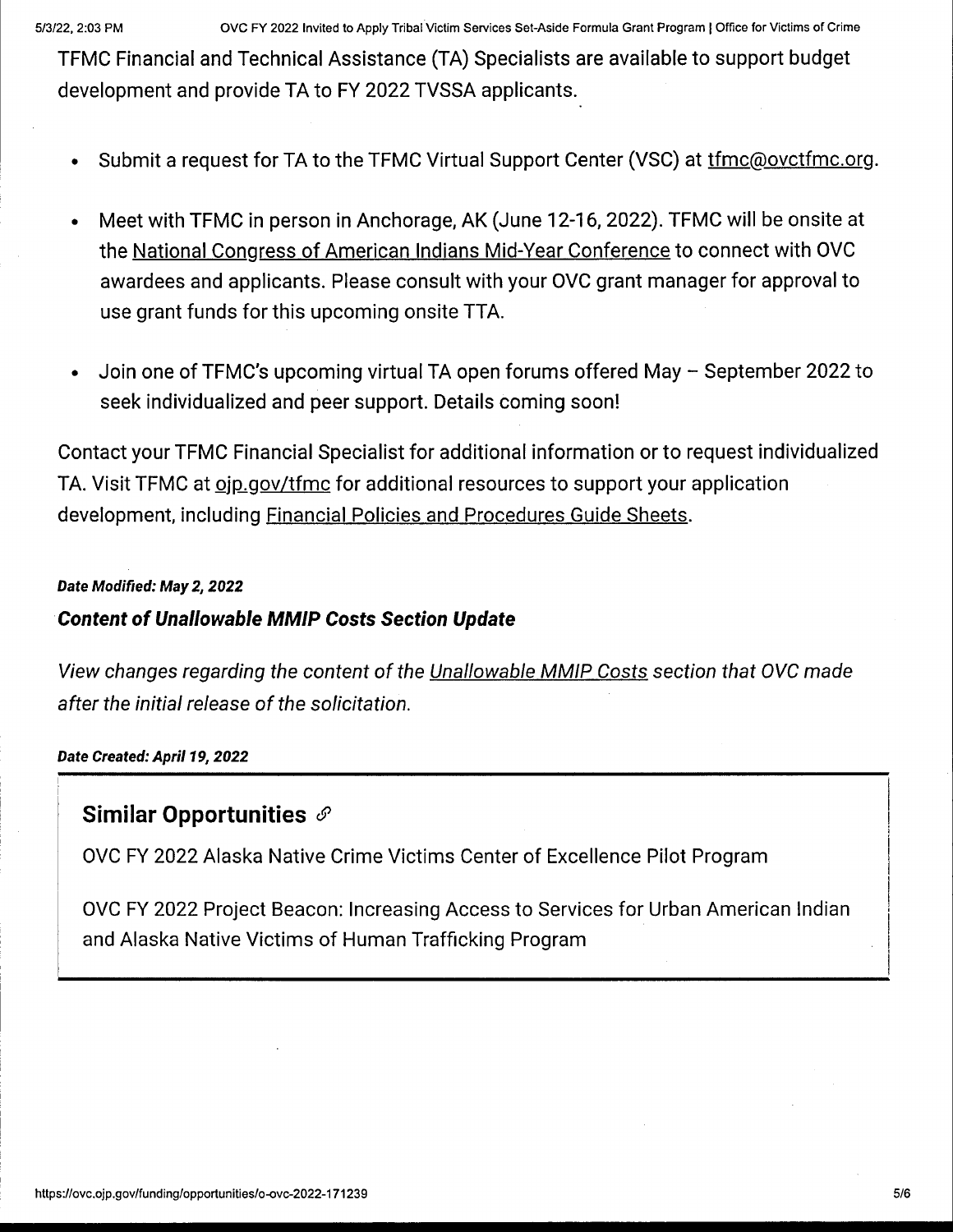

**U.S. DEPARTMENT OF JUSTICE OFFICE OF JUSTICE PROGRAMS**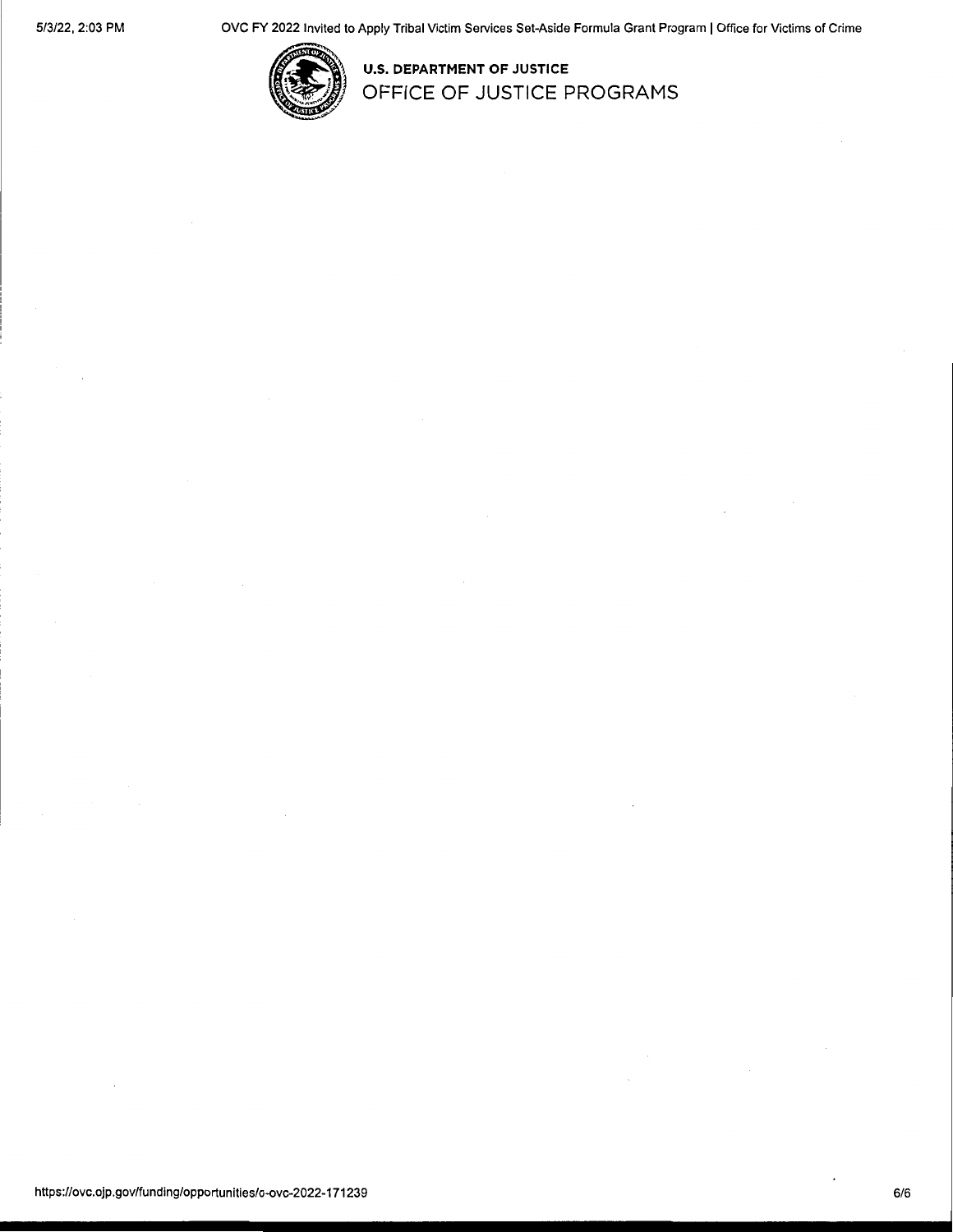0MB No. 1121-0329 Approval Expires 12/31/2023

U.S. Department of Justice Office of Justice Programs Office for Victims of Crime



**OVC FY 2022 Invited to Apply Tribal Victim Services Set-Aside Formula Grant Program Assistance Listing Number # Grants.gov Opportunity Number: Solicitation Release Date: Version:**  O-OVC-2022-171239 April 20, 2022 3:00 PM 6

**Grants.gov Deadline: Application JustGrants Deadline:**  May 11, 2022 8:59 PM June 23, 2022 8:59 PM

#### **Overview**

The U.S. Department of Justice (DOJ), Office of Justice Programs (OJP), Office for Victims of Crime (OVC) seeks applications for funding for the Fiscal Year (FY) 2022 Tribal Victim Services Set-Aside (TVSSA) Formula Grant Program. This program furthers the Department's mission by supporting the provision of victim services in American Indian/Alaska Native communities.

This solicitation incorporates the OJP Grant Application Resource Guide by reference. The OJP Grant Application Resource Guide provides guidance to applicants to prepare and submit applications for funding. **If this solicitation expressly modifies any provision in the OJP Grant Application Resource Gulde, the applicant is to follow the** guidelines **In this solicitation as to that provision.** 

#### **Solicitation Categories**

This solicitation does not include Solicitation Categories.

Eligible **Applicants: Other** 

#### **Other**

Under this program, OVC allocates funding to participating Tribes through a discretionary administrative formula based on the Population Certifications submitted by Federally recognized Indian Tribes, Alaska Native Claims Settlement Act ("ANCSA") Regional Corporations, and designees. Eligible applicants are entities that submitted Population Certifications by February 15, 2022 and have been notified by OVC of their formula allocation.

To confirm your eligibility to apply under this solicitation or to confirm your FY 2022 formula allocation, see the funding table posted at https://ovc.ojp.gov/program/tribal/tribal-victim-services-set-aside

To advance Executive Order 13929 Safe Policing for Safe Communities, the Attorney General determined that all state, local, and university or college law enforcement agencies must be certified by an approved independent credentialing body or have started the certification process, to be eligible for FY 2022 DOJ discretionary grant funding. To become certified, the law enforcement agency must meet two mandatory conditions: (1) the agency's use-of-force policies adhere to all applicable federal, state, and local laws and (2) the agency's use-of-force policies prohibit chokeholds except in situations where use of deadly force is allowed by law. The certification requirement also applies to law enforcement agencies receiving DOJ discretionary grant funding through a subaward. For detailed information on this certification requirement, please visit https://cops.usdoj.gov/SafePolicingEO to access the Standards for Certification on Safe Policing for Safe Communities, the Implementation Fact Sheet, and the List of Designated Independent Credentialing Bodies.

All recipients and subrecipients (including any for-profit organization) must forgo any profit or management fee.

#### **Contact Information**

For technical assistance with submitting the Application for Federal Assistance standard form (SF)-424 and a Disclosure of Lobbying Activities form (SF-LLL) in Grants.gov, contact the Grants.gov Customer Support Hotline at 800-518-4726, 606-545-5035, at Grants.gov customer support webpage, or email at support@grants.gov. The Grants.gov Support Hotline

> Page 1 of 33 O-OVC-2022-171239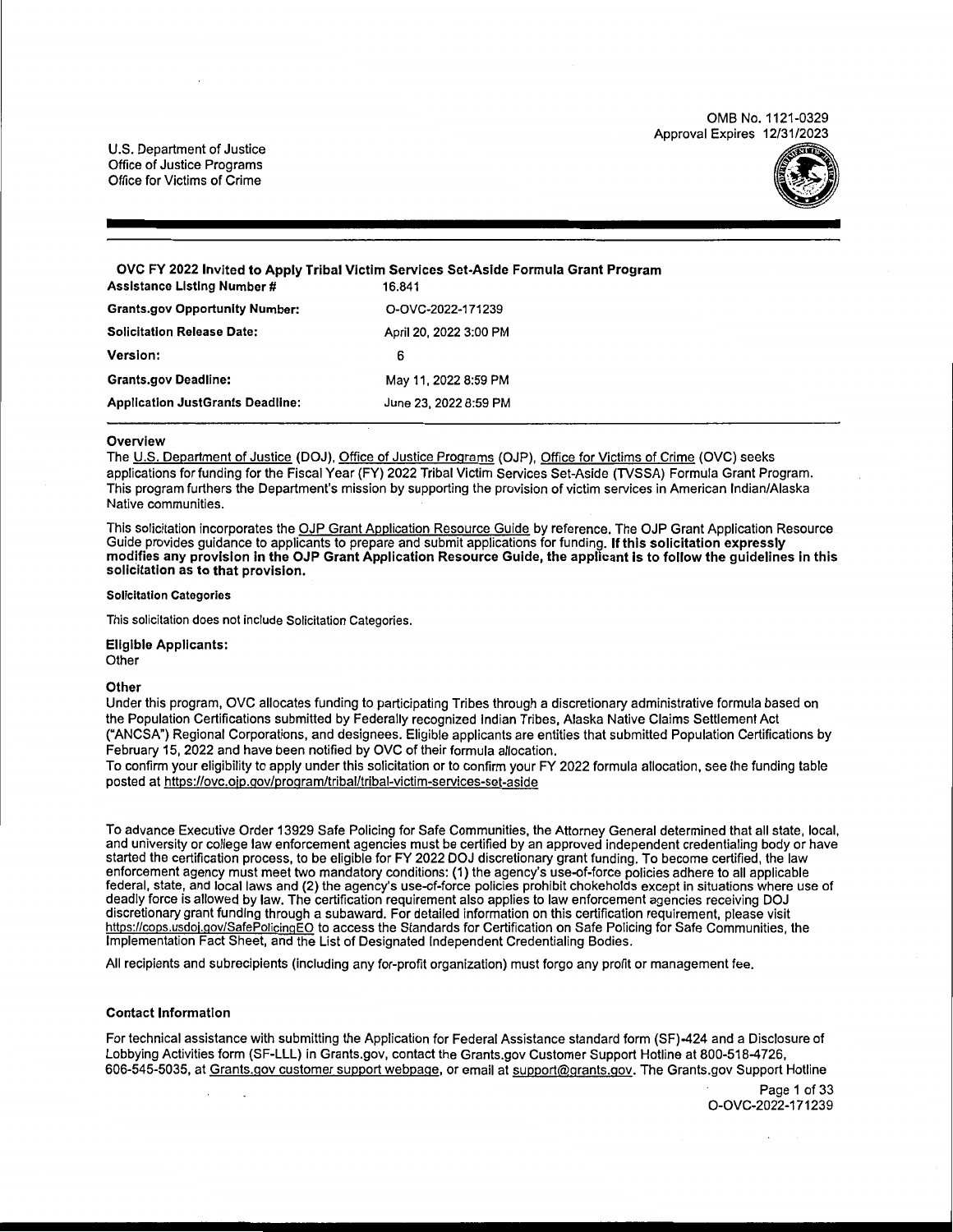operates 24 hours a day, 7 days a week, except on federal holidays.

For technical assistance with submitting the **full application** in DOJ's Justice Grants System (JustGrants), contact the JustGrants Service Desk at JustGrants.Support@usdoj.gov, 833-872-5175. The JustGrants Service Desk operates 5 a.m. to 9 p.m. eastern time Monday-Friday and 9 a.m. to 5 p.m., eastern time Saturday, Sunday, and Federal holidays.

An applicant that experiences unforeseen Grants.gov or JustGrants technical issues beyond its control that prevent it from submitting its application by the deadline must email the OVC contact identified below within 24 hours after the application **deadline** to request approval to submit its application after the deadline.

For assistance with any other requirements of this solicitation, contact either your assigned OVC grant manager or OVCTribalSetAside@ojp.usdoj.gov if you do not have an assigned OVC grant manager.

#### **Submission Information**

Applications will be submitted to DOJ in two steps:

Step 1: Applicants must submit by the Grants.gov deadline the required fully-completed Application for Federal Assistance standard form (SF)-424 and a Disclosure of Lobbying Activities (SF-LLL) form when they register in Grants.gov at https://www .grants.gov/web/grants/register.html.

Beginning April 4, 2022, the Federal government will cease using the Data Universal Numbering System (DUNS) number to uniquely identify entities. At that point, entities doing business with the Federal government will use a Unique Entity Identifier (UEI) created in SAM.gov. If your entity is currently registered in SAM.gov, your UEI has already been assigned and is viewable in SAM.gov. This includes inactive registrations. If you are a new entity registering in SAM.gov, upon completing your registration in SAM.gov, you will be assigned a UEI. For additional information, see the Unique Entity Identifier Update and the OJP Grant Application Resource Guide.

**Step 2:** Applicants must then submit the **full application,** including attachments, in JustGrants at JustGrants.usdoj.gov. To be considered timely, the full application must be submitted in JustGrants by the JustGrants application deadline. OJP encourages applicants to review the "How to Apply" section in the OJP Grant Application Resource Guide and the JustGrants website for more information, resources, and training.

Pre-Application Webinars

OVC will conduct of series of pre-application webinars during which OVC staff will review the solicitation requirements, provide step-by-step expectations on developing the application and considerations for developing the budget, capture guidance on how to apply, and answer questions. The webinar series may include the following parts:

- Overview of the TVSSA Program
- Getting Ready to Apply in Grants.Gov and JustGrants
- Developing Your Grant Proposal
- Considerations When Building Your Budget

Participation in this webinar series, while encouraged for potential applications, is optional and not required. Video archives and a copy of the presentation material will be available on online within 10 business days after each presentation. When the webinar has been scheduled, the details and registration information will be available at https://ovc.ojp.gov/funding/fundingwebinars.

> Page 2 of 33 O-OVC-2022-171239